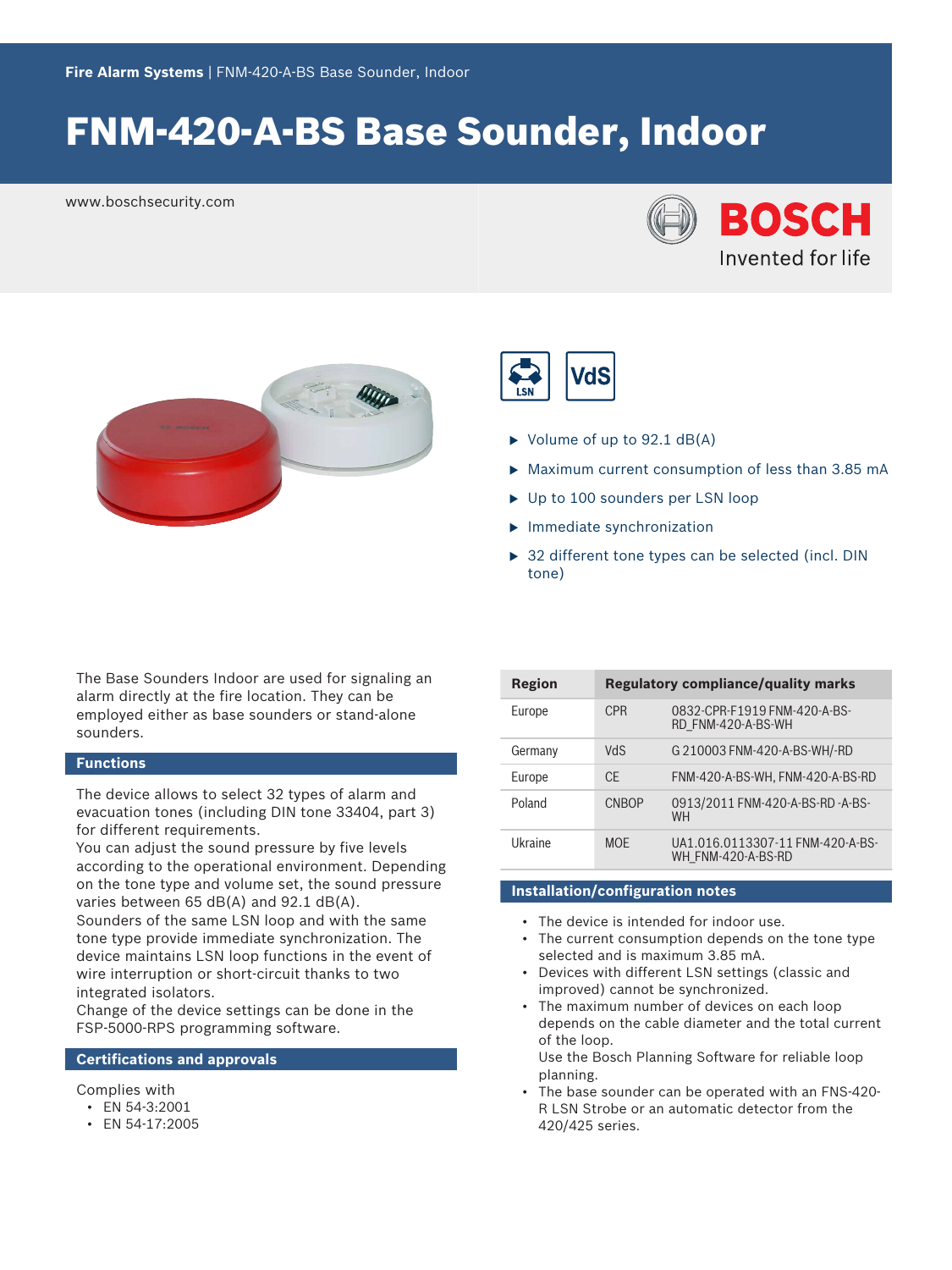- For installation scenarios involving surface-mounted cable routing, an FNM-SPACER Mounting Base is required for surface cabling.
- The base sounder requires a cover when used without a detector or strobe.
- This device cannot be used with the FPA-5000 type A panel controller.
- The locking clip has to be mounted if the device is installed within reach. Consult the building operator or the specialist planners for the building infrastructure whether the removal lock has to be mounted.

## **Tone types**

| No.            | <b>Tone type</b>             | Frequency/modulation                     | <b>Volume</b> | EN 54-3** |
|----------------|------------------------------|------------------------------------------|---------------|-----------|
| $1^*$          | Decreasing = DIN tone        | 1200-500 Hz at 1 Hz, pause 10 ms         | 90.0          | 84.6      |
| $\overline{2}$ | Increasing                   | 2400-2900 Hz at 50 Hz                    | 90.9          |           |
| 3              | Increasing                   | 2400-2900 Hz at 7 Hz                     | 91.9          |           |
| 4              | Increasing                   | 800/1000 Hz at 7 Hz                      | 89.7          |           |
| 5              | Pulse tone                   | 1000 Hz at 1 Hz                          | 84.6          |           |
| 6              | Pulse tone                   | 1000 Hz/0.25 s on, 1s off                | 84.1          |           |
| $\overline{7}$ | Variable tone                | 800/1000 Hz at 1 Hz                      | 87.5          |           |
| 8              | Continuous tone              | 970 Hz                                   | 87.7          | 86.0      |
| 9              | Variable tone                | 800/1000 Hz at 2 Hz                      | 87.2          |           |
| 10             | Pulse tone                   | 970 Hz/0.5 s on/off, 3 tones in 4 cycles | 87.6          | 85.6      |
| 11             | Pulse tone                   | 2900 Hz/0.5 s on/off                     | 88.9          |           |
| 12             | Pulse tone                   | 1000 Hz/0.5 s on/off                     | 84.6          |           |
| 13             | Increasing                   | 800/1000 Hz at 1 Hz                      | 91.1          |           |
| 14             | Variable tone                | 510 Hz/610 Hz/0.5 s on/off               | 85.4          |           |
| 15             | <b>BMW</b> tone              | 800 Hz/60 s on, 10 s off, 3 cycles       | 88.0          |           |
| 16             | Pulse tone                   | 2900 Hz at 1 Hz                          | 88.7          |           |
| 17             | Variable tone                | 2400/2900 Hz at 2 Hz                     | 92.1          |           |
| 18             | Increasing                   | 2400-2900 Hz at 1 Hz                     | 91.4          |           |
| 19             | Increasing/decreasing tone   | 1400-2000 Hz at 10 Hz                    | 83.6          |           |
| 20             | Slowly increasing/decreasing | 500-1200 Hz/0.5 s                        | 89.5          |           |
| 21             | Continuous tone              | 2900 Hz                                  | 86.5          |           |
| 22             | Increasing                   | 800/1000 Hz at 50 Hz                     | 86.5          |           |
| 23             | Pulse tone                   | 554 Hz/100 ms + 440 Hz/400 ms            | 87.4          |           |
| 24             | Slowly increasing            | 500-1200 Hz in 3.5 s, pause 0.5 s        | 91.2          | 86.3      |
| 25             | Pulse tone                   | 2900 Hz/150 ms on, 100 ms off            | 88.0          |           |
| 26             | Continuous tone              | 660 Hz                                   | 88.6          |           |
| 27             | Pulse tone                   | 660 Hz/1.8 s on/off                      | 88.6          |           |
| 28             | Pulse tone                   | 660 Hz/150 ms on/off                     | 87.3          |           |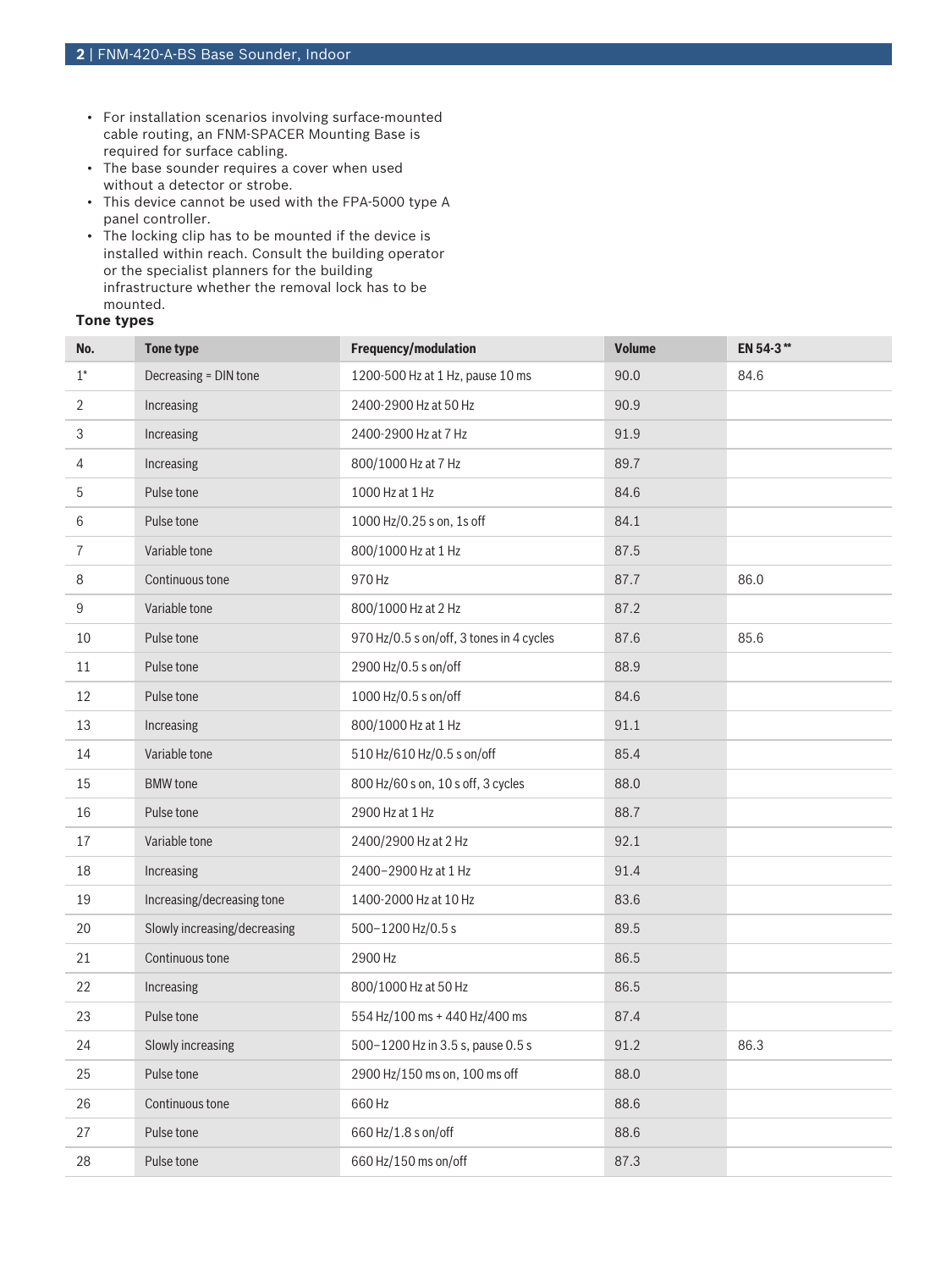| No. | Tone type                    | <b>Frequency/modulation</b>              | <b>Volume</b> | EN 54-3** |
|-----|------------------------------|------------------------------------------|---------------|-----------|
| 29  | USA temporal 3 tone ISO 8201 | 610 Hz                                   | 85.2          |           |
| 30  | US temporal pattern LF       | 950 Hz/0.5 s on/off x 3 then pause 1.5 s | 88.5          |           |
| 31  | 3. Hi/Lo                     | 1000/800 Hz (0.25 s on/alternating)      | 87.3          |           |
| 32  | Thyssen Krupp tone           | 450/650 Hz at 2 Hz                       | 87.1          |           |

The sound levels were measured with the device mounted on a shallow mounting plate (supplied with the device). If mounted with FNM-SPACER the stated volumes must be reduced by 5 dB.

Sound pressure level specified with a tolerance of  $\pm 3$  dB(A), measured at a distance of 1 m. Constant sound pressure level between 22 V and 33 V operating voltage.

\* Default setting: tone in line with DIN 33404, part 3

\*\* Results from EN54-3 testing: lowest value at 15 V at maximum volume level, measured on the measurement axis with the highest results. All other measurements are taken 'on axis' and are not third party verified.

### **Technical specifications**

#### **Electrical**

cabling

Housing

Weight

| Operating voltage            | 15 V DC to 33 V DC                            |  |
|------------------------------|-----------------------------------------------|--|
| Current consumption          |                                               |  |
| Quiescent state              | $< 1$ mA                                      |  |
| • Alarm                      | $< 3.85 \text{ mA}$                           |  |
| <b>Mechanics</b>             |                                               |  |
| Connections (inputs/outputs) | $0,28$ mm <sup>2</sup> to 2,5 mm <sup>2</sup> |  |
| Dimensions $(\emptyset xH)$  |                                               |  |
| • With mounting plate        | $115 \times 40$ mm                            |  |
| • With spacer for surface    | 115 x 50 mm                                   |  |

• Material Plastic, ABS

• Without packaging 200 g • With packageing 245 g

• Color red, similar to RAL 3001

white, similar to RAL 9010

#### **Special features**

| Sound pressure level at a distance<br>of $1 \text{ m}$ | max. $92.1$ dB(A)     |
|--------------------------------------------------------|-----------------------|
| Frequency range                                        | 440 Hz up to 2,90 kHz |
|                                                        |                       |
|                                                        |                       |

#### **Ordering information**

**FNM-420-A-BS-WH Base sounder indoor, white** analog addressable base sounder for indoor use, white Order number **FNM-420-A-BS-WH**

**FNM-420-A-BS-RD Base sounder indoor, red** analog addressable base sounder for indoor use, red Order number **FNM-420-A-BS-RD**

# **Accessories**

**FNM-COVER-RD Cover for base sounder, red** 1 order unit = 10 covers Order number **FNM-COVER-RD**

**FNM-COVER-WH Cover for base sounder, white** 1 order unit = 10 covers Order number **FNM-COVER-WH**

**FNM-SPACER-WH Spacer for surface cabling, white** 1 order unit = 10 mounting bases Order number **FNM-SPACER-WH**

**FNM-SPACER-RD Spacer for surface cabling, red** 1 order unit = 10 mounting bases Order number **FNM-SPACER-RD**

# **Environmental conditions**

| $-10^{\circ}$ C to $+55^{\circ}$ C<br>$(-25 °C)$ to +70 °C) <sup>*</sup> |
|--------------------------------------------------------------------------|
| $-25\,^{\circ}\mathrm{C}$ to $+85\,^{\circ}\mathrm{C}$                   |
| IP 21 C (IP 43*)                                                         |
|                                                                          |

\* Manufacturer's declaration, not third party approved